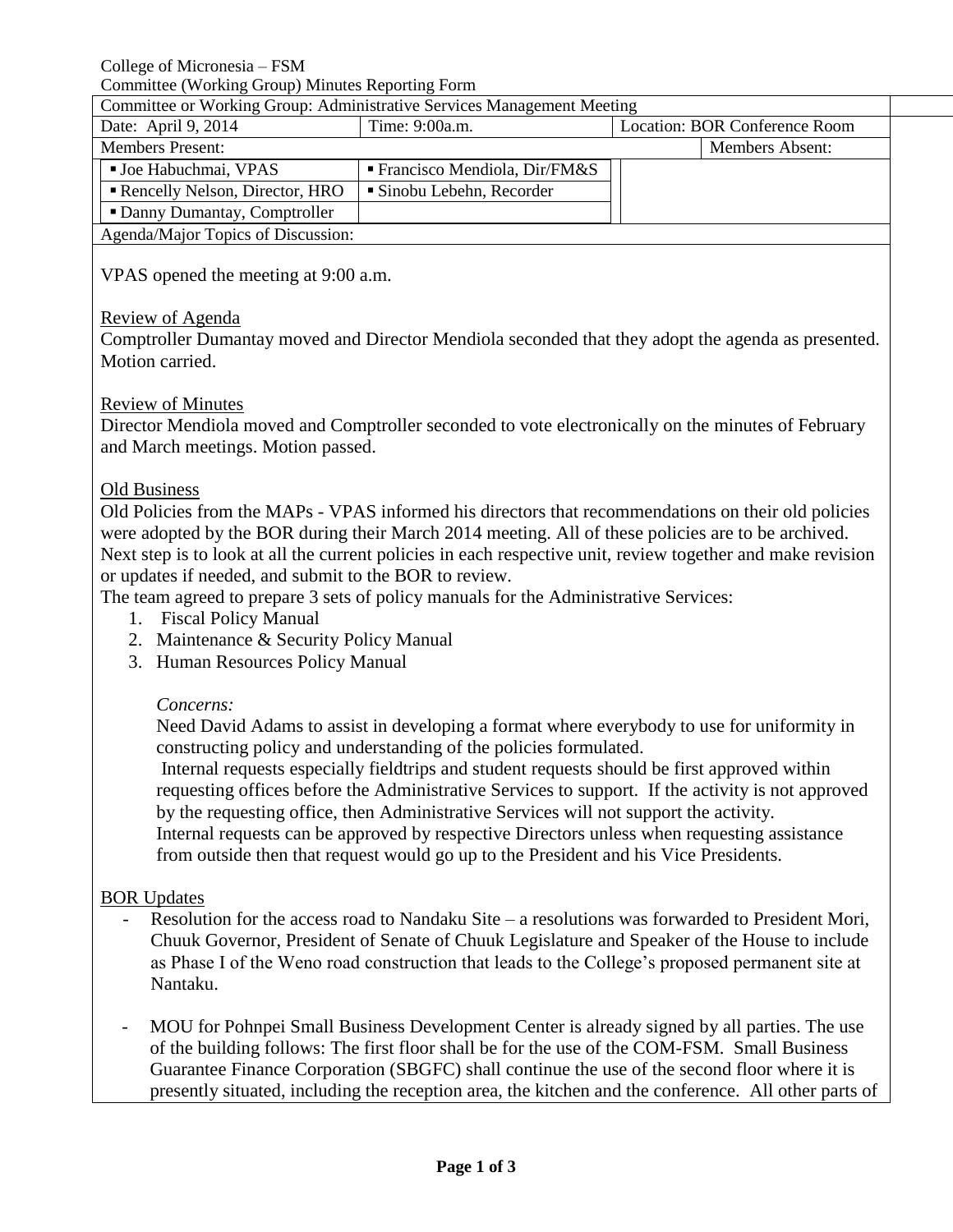the second floor shall be for use by COM-FSM. The third floor shall primarily be used the COM-FSM but will be made available for community outreach programs. The costs of operating the SBGFC shall be borne by the SBGFC. COM0FSM shall bear the cost for the operation of its own programs

# NEW BUSINESS

Staff Development Funding

Director of Human Resources reported that Staff Development fund balance is \$20,000 for FY2014 or only 5 months till the end of FY2014.

Director Mendiola updated members on Staff Development Committee recommendation: The committee recommended that training programs that are mandatory for the College to maintain requirement such as accreditation, financial aid eligibility, audit workshop be budgeted under each respective department; thus, only job relating trainings should go to the committee.

The team discussed priority training needs within each unit. They decided upon a team-building staff development day for the department. VPAS will seek professionals to conduct training on effective team building.

# Revision of the IEMP

VPAS instructed his directors to make revisions based on new development. Revise them to fit the current status where we are in terms of the BECA study. Revise the figures to accommodate the figures that go along with it. Revisions needed:

- Financial component
- Facilities component

# Announcements/updates:

Human Resources:

- Director Nelson expressed appreciation to those who attended HR workshop presented by Dr. Watson
- Will send two staff to National Government workshop (Bundi Fred and Maureen Mendiola)
- HRO Director is facilitating to bring a rep from US Embassy to attend Harassment workshop
- Incentive Award Day on March 13, 2014

Business Office

- Auditing still ongoing. Comptroller Dumantay reported that Business Office will be able to meet the audit timeline scheduled on June 30, 2014.
- Payroll Accountant resigned and hoping to get replacement soon

Maintenance & Security

- Major task is to complete the Facilities Master Plan and present to stakeholder before submission to JEMCO
- Solicited State Campus to submit maintenance needs to formulate plan
- Gym Maintenance/Repair: Pohnpei State will provide \$200,000 for the project. Project will utilize COM-FSM funding and then reimburse expenses from State's funding. Reimbursement will be made to NC Maintenance Operation Budget. Business Office will assist set up separate accounts for all purchases for the Gym maintenance/repair.
- Repair and parts on generator for Residence and Dining halls exceeds the cost of a new generator. Request is already made to President's office.